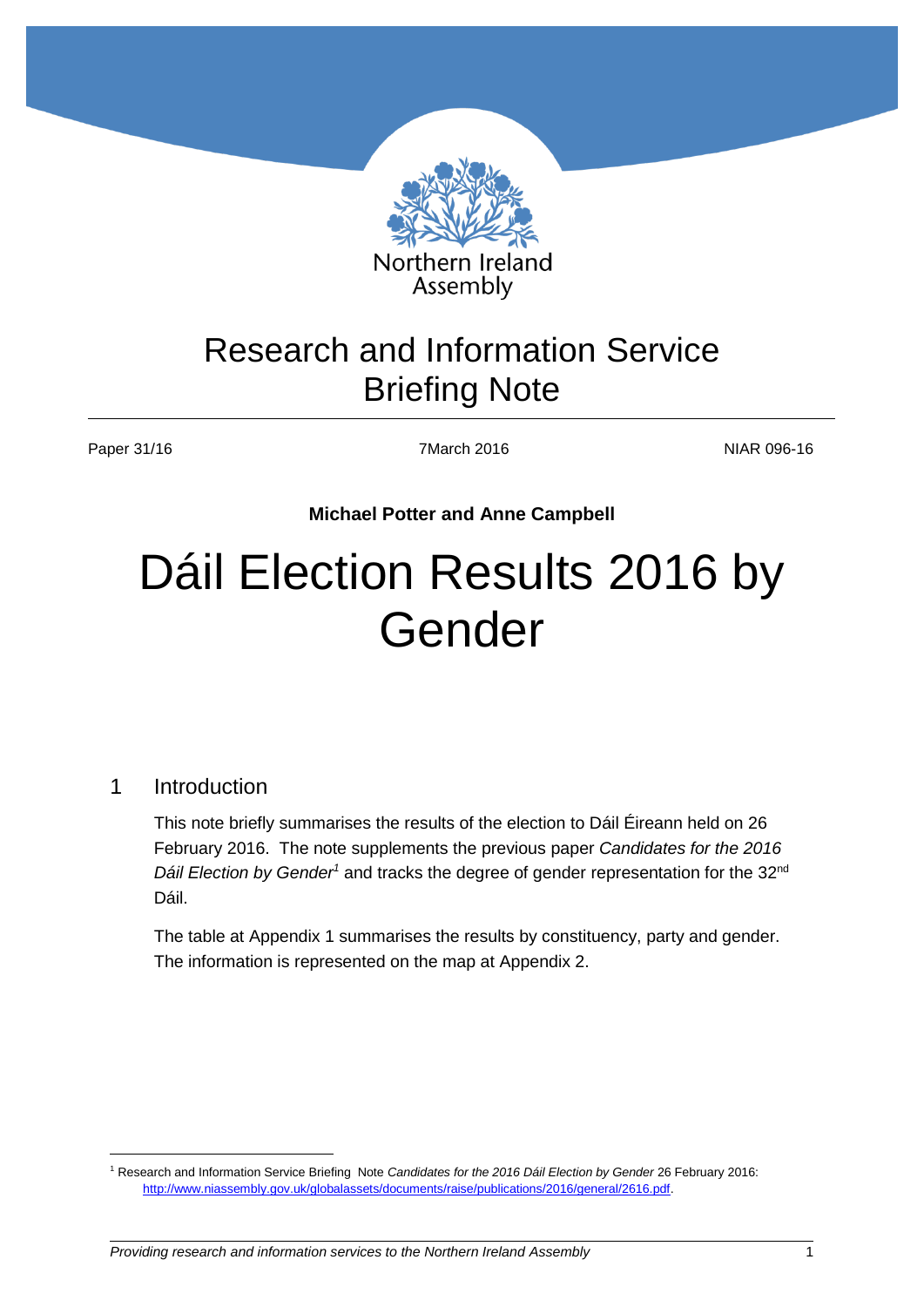### 2 2016 Dáil Election Results by Gender

There was a significant increase in the proportion of women elected to the Dáil in 2016 compared with the election in 2011. In 2011, 15% of TDs were women, in 2016 the proportion was 22% (35 of 158). However, having met the gender quota of 30% candidates, none of the larger parties had 30% or more women elected. Results by party were:

| <b>Fine Gael</b>                               | 22% |
|------------------------------------------------|-----|
| Fianna Fáil                                    | 14% |
| Sinn Féin                                      | 26% |
| Labour                                         | 29% |
| <b>Social Democrats</b>                        | 67% |
| Anti-Austerity Alliance - People Before Profit | 33% |
| <b>Green Party</b>                             | 50% |
| Independent Alliance                           | 0%  |
| Independents                                   | 29% |

Of the 40 constituencies:

- 16 had no women elected
- 16 had more men, but at least one woman elected
- 3 had the same number of men and women elected
- 5 had more women than men elected

It can be concluded that the quota requirement succeeded in increasing the proportion of women candidates, which is likely to be the most important contributory factor for the increased proportion of women elected.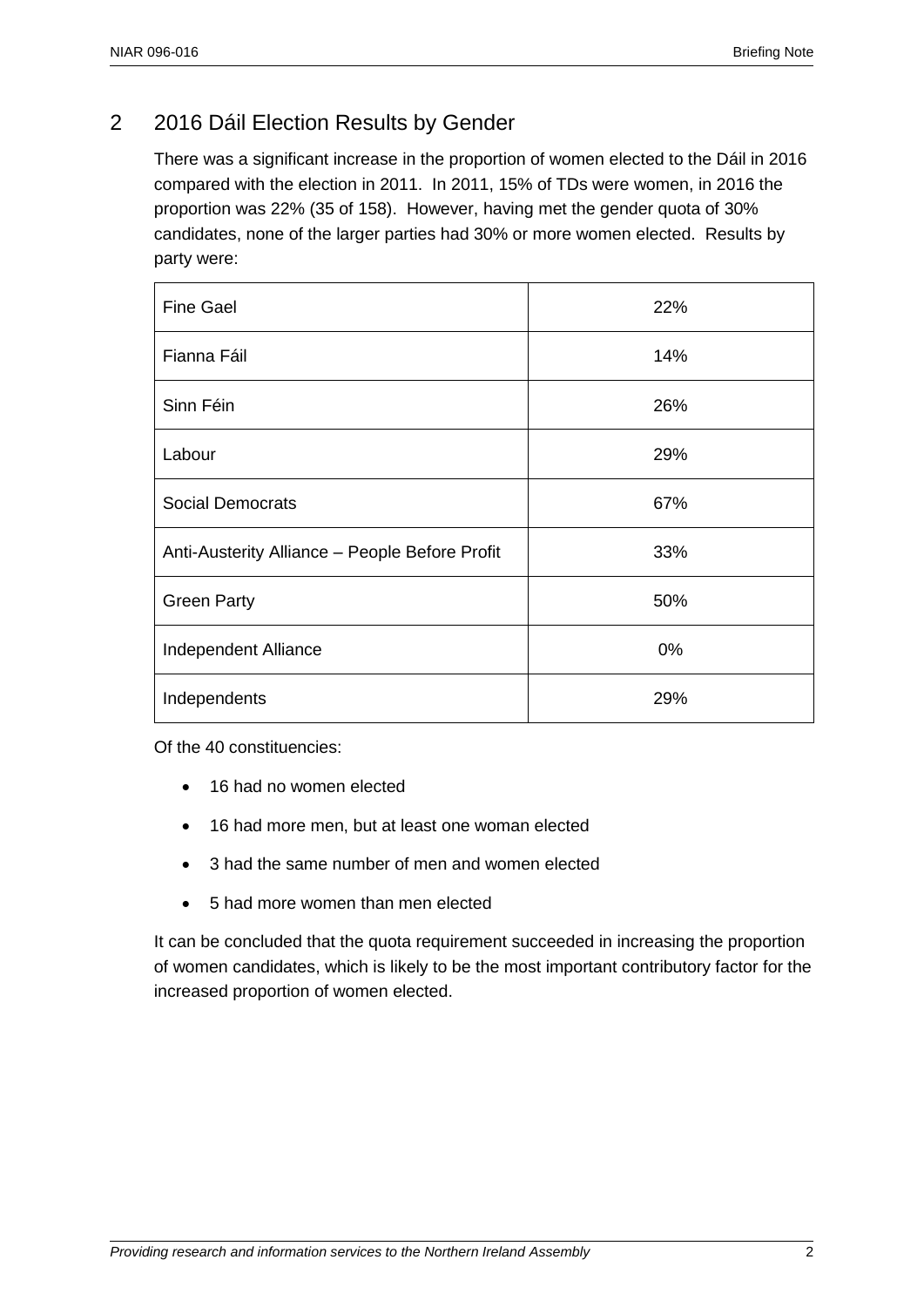|                                    | 오              |                |                |                  | 뚠              |                  |              |                  | del              |              | S                |                  | AAA-PBP          |              | Green          |                | Indep.         |                | Indep.         | Alliance         | Total |  |
|------------------------------------|----------------|----------------|----------------|------------------|----------------|------------------|--------------|------------------|------------------|--------------|------------------|------------------|------------------|--------------|----------------|----------------|----------------|----------------|----------------|------------------|-------|--|
|                                    | M              | F              | M              | F                | M              | $\mathsf F$      | M            | F                | M                | F            | M                | F                | M                | $\mathsf F$  | M              | $\mathsf F$    | M              | F              | M              | $\mathsf F$      |       |  |
| Carlow-<br>Kilkenny                | $\overline{2}$ | $\mathbf 0$    | $\overline{2}$ | $\mathbf 0$      | $\mathbf 0$    | $\mathbf{1}$     | $\mathbf 0$  | $\mathbf 0$      | $\mathbf 0$      | $\mathbf 0$  | $\mathbf 0$      | $\mathbf 0$      | $\mathbf 0$      | $\mathbf 0$  | $\mathbf 0$    | $\mathbf 0$    | $\mathbf 0$    | $\mathbf 0$    | $\overline{4}$ | $\mathbf{1}$     |       |  |
| Cavan-<br>Monaghan                 | $\mathbf 0$    | $\mathbf{1}$   | $\mathbf{1}$   | $\mathbf{1}$     | $\mathbf{1}$   | 0                | $\mathbf 0$  | $\mathbf 0$      | $\mathbf 0$      | $\mathbf 0$  | $\mathbf 0$      | $\mathbf 0$      | 0                | $\mathbf 0$  | $\mathbf 0$    | $\mathbf 0$    | $\mathbf 0$    | 0              | $\overline{2}$ | $\overline{2}$   |       |  |
| Clare                              | $\overline{2}$ | 0              | $\mathbf{1}$   | 0                | 0              | 0                | $\mathbf 0$  | $\mathbf 0$      | $\mathbf 0$      | $\mathbf 0$  | $\mathbf 0$      | 0                | 0                | $\mathbf 0$  | $\mathbf{1}$   | $\mathbf 0$    | $\mathbf 0$    | 0              | 4              | $\boldsymbol{0}$ |       |  |
| <b>Cork East</b>                   | $\mathbf{1}$   | $\mathbf 0$    | $\mathbf{1}$   | $\mathbf 0$      | $\mathbf{1}$   | $\mathbf 0$      | $\mathbf 1$  | $\overline{0}$   | $\mathbf 0$      | $\mathbf 0$  | $\mathbf 0$      | $\mathbf 0$      | $\mathbf 0$      | $\mathbf 0$  | $\mathbf 0$    | $\mathbf 0$    | $\overline{0}$ | $\overline{0}$ | $\overline{4}$ | $\mathbf 0$      |       |  |
| Cork<br>North-<br>Central          | $\mathbf{1}$   | $\overline{0}$ | $\mathbf{1}$   | $\Omega$         | $\mathbf{1}$   | $\overline{0}$   | $\Omega$     | $\mathbf 0$      | $\mathbf 0$      | $\Omega$     | $\mathbf{1}$     | $\Omega$         | $\Omega$         | $\mathbf{0}$ | $\overline{0}$ | $\overline{0}$ | $\Omega$       | $\overline{0}$ | $\overline{4}$ | $\overline{0}$   |       |  |
| Cork<br>North-<br>West             | $\mathbf{1}$   | 0              | $\overline{2}$ | $\mathbf{0}$     | $\mathbf 0$    | $\mathbf 0$      | $\mathbf 0$  | $\mathbf 0$      | $\mathbf 0$      | $\mathbf 0$  | $\mathbf 0$      | $\mathbf 0$      | $\mathbf 0$      | $\mathbf 0$  | $\mathbf 0$    | $\mathbf 0$    | $\mathbf 0$    | $\mathbf 0$    | 3              | $\mathbf 0$      |       |  |
| Cork<br>South-<br>Central          | $\mathbf{1}$   | $\mathbf 0$    | $\overline{2}$ | $\mathbf 0$      | $\mathbf{1}$   | $\mathbf 0$      | $\mathbf 0$  | $\mathbf 0$      | $\mathbf 0$      | $\mathbf 0$  | $\mathbf 0$      | $\mathbf 0$      | $\mathbf 0$      | $\mathbf{0}$ | $\mathbf 0$    | $\mathbf 0$    | $\mathbf 0$    | $\mathbf 0$    | $\overline{4}$ | $\mathbf 0$      |       |  |
| Cork<br>South-<br>West             | $\mathbf{1}$   | $\mathbf 0$    | $\mathbf 0$    | $\mathbf{1}$     | $\mathbf 0$    | 0                | $\mathbf 0$  | $\mathbf 0$      | $\mathbf 0$      | $\mathbf 0$  | $\mathbf 0$      | $\mathbf{0}$     | $\mathbf 0$      | $\mathbf{0}$ | $\mathbf{1}$   | $\mathbf 0$    | $\mathbf 0$    | $\mathbf 0$    | $\overline{2}$ | $\mathbf{1}$     |       |  |
| Donegal                            | $\mathbf{1}$   | 0              | $\overline{2}$ | 0                | $\mathbf{1}$   | 0                | 0            | $\mathbf 0$      | 0                | $\mathbf 0$  | $\boldsymbol{0}$ | 0                | 0                | $\mathbf 0$  | $\mathbf{1}$   | $\mathbf 0$    | 0              | 0              | 5              | $\boldsymbol{0}$ |       |  |
| Dublin Bay<br>North                | $\mathbf{1}$   | $\overline{0}$ | $\mathbf{1}$   | $\mathbf 0$      | $\overline{0}$ | $\mathbf{1}$     | $\mathbf 0$  | $\mathbf 0$      | $\mathbf 0$      | $\Omega$     | $\mathbf 0$      | $\mathbf{0}$     | $\mathbf 0$      | $\mathbf{0}$ | $\mathbf{1}$   | $\mathbf 0$    | $\mathbf{1}$   | $\mathbf 0$    | $\overline{4}$ | $\mathbf{1}$     |       |  |
| Dublin Bay<br>South                | $\mathbf{1}$   | $\mathbf{1}$   | $\mathbf{1}$   | $\mathbf{0}$     | $\mathbf 0$    | $\mathbf 0$      | $\mathbf 0$  | $\mathbf 0$      | $\mathbf 0$      | $\mathbf 0$  | $\mathbf 0$      | $\mathbf 0$      | $\mathbf{1}$     | $\mathbf 0$  | $\mathbf 0$    | $\mathbf 0$    | $\mathbf 0$    | $\mathbf 0$    | 3              | $\mathbf{0}$     |       |  |
| <b>Dublin</b><br>Central           | $\mathbf{1}$   | $\mathbf 0$    | $\mathbf 0$    | $\mathbf 0$      | $\mathbf 0$    | $\mathbf{1}$     | $\mathbf 0$  | $\mathbf 0$      | $\mathbf 0$      | $\mathbf 0$  | $\mathbf 0$      | $\mathbf{0}$     | $\mathbf 0$      | $\mathbf 0$  | $\mathbf 0$    | $\mathbf{1}$   | $\mathbf 0$    | $\mathbf 0$    | $\mathbf 1$    | $\overline{2}$   |       |  |
| <b>Dublin</b><br>Fingal            | $\mathbf{1}$   | $\mathbf 0$    | $\mathbf{1}$   | $\Omega$         | $\mathbf 0$    | $\mathbf{1}$     | $\mathbf{1}$ | $\mathbf 0$      | $\mathbf 0$      | $\Omega$     | $\mathbf 0$      | $\mathbf 0$      | $\Omega$         | $\mathbf 0$  | $\Omega$       | $\mathbf{1}$   | $\mathbf 0$    | $\Omega$       | 3              | $\overline{2}$   |       |  |
| Dublin<br>Mid-West                 | 0              | $\mathbf 1$    | $\mathbf 1$    | $\boldsymbol{0}$ | $\mathbf 1$    | $\boldsymbol{0}$ | $\mathbf 0$  | $\boldsymbol{0}$ | $\boldsymbol{0}$ | $\mathbf 0$  | $\mathbf{1}$     | $\boldsymbol{0}$ | $\boldsymbol{0}$ | $\mathbf 0$  | $\mathbf 0$    | $\mathbf 0$    | $\mathbf 0$    | $\mathbf 0$    | 3              | $\mathbf{1}$     |       |  |
| <b>Dublin</b><br>North-<br>West    | $\mathbf{1}$   | $\mathbf 0$    | $\mathbf 0$    | $\mathbf 0$      | $\mathbf{1}$   | $\mathbf 0$      | $\mathbf 0$  | $\mathbf 0$      | $\mathbf 0$      | $\mathbf{1}$ | $\mathbf 0$      | $\mathbf{0}$     | $\mathbf 0$      | $\mathbf{0}$ | $\mathbf 0$    | $\mathbf 0$    | $\mathbf 0$    | $\mathbf 0$    | $\overline{2}$ | $\mathbf{1}$     |       |  |
| <b>Dublin</b><br>Rathdown          | $\mathbf 0$    | $\mathbf{1}$   | $\mathbf 0$    | $\mathbf 0$      | $\overline{0}$ | $\overline{0}$   | $\mathbf 0$  | $\mathbf 0$      | $\mathbf 0$      | $\mathbf 0$  | $\mathbf 0$      | $\mathbf{0}$     | $\mathbf 0$      | $\mathbf{1}$ | $\overline{0}$ | $\overline{0}$ | $\mathbf{1}$   | $\overline{0}$ | $\mathbf{1}$   | $\overline{2}$   |       |  |
| <b>Dublin</b><br>South-<br>Central | $\mathbf 0$    | $\mathbf{1}$   | $\mathbf 0$    | $\mathbf 0$      | $\mathbf{1}$   | $\mathbf 0$      | $\mathbf 0$  | $\mathbf 0$      | $\mathbf 0$      | $\mathbf 0$  | $\mathbf 0$      | $\mathbf{1}$     | $\mathbf 0$      | $\mathbf 0$  | $\mathbf 0$    | $\mathbf{1}$   | $\mathbf 0$    | $\mathbf 0$    | $\mathbf 1$    | $\overline{3}$   |       |  |
| <b>Dublin</b><br>South-<br>West    | $\mathbf{1}$   | $\mathbf{0}$   | $\mathbf{1}$   | $\mathbf 0$      | $\mathbf{1}$   | 0                | $\mathbf 0$  | $\mathbf 0$      | $\mathbf 0$      | $\mathbf{0}$ | $\mathbf{1}$     | $\mathbf{0}$     | $\mathbf 0$      | $\mathbf{0}$ | $\mathbf 0$    | $\mathbf{1}$   | $\mathbf{0}$   | $\mathbf 0$    | $\overline{4}$ | $\mathbf{1}$     |       |  |
| <b>Dublin</b><br>West              | $\mathbf{1}$   | $\mathbf 0$    | $\mathbf{1}$   | $\mathbf 0$      | $\mathbf 0$    | $\mathbf 0$      | $\mathbf 0$  | $\mathbf{1}$     | $\mathbf 0$      | $\mathbf 0$  | $\mathbf 0$      | $\mathbf{1}$     | $\mathbf 0$      | $\mathbf 0$  | $\mathbf 0$    | $\mathbf 0$    | $\mathbf 0$    | $\mathbf 0$    | $\overline{2}$ | 2 <sup>1</sup>   |       |  |
| Dún<br>Laoghaire                   | $\mathbf{1}$   | $\overline{2}$ | $\mathbf 0$    | $\mathbf 0$      | $\mathbf 0$    | $\mathbf 0$      | $\mathbf 0$  | $\mathbf 0$      | $\mathbf 0$      | $\mathbf 0$  | $\mathbf{1}$     | $\mathbf 0$      | $\mathbf 0$      | $\mathbf 0$  | $\mathbf 0$    | $\mathbf 0$    | $\mathbf{0}$   | $\mathbf 0$    | $\overline{2}$ | 2 <sup>1</sup>   |       |  |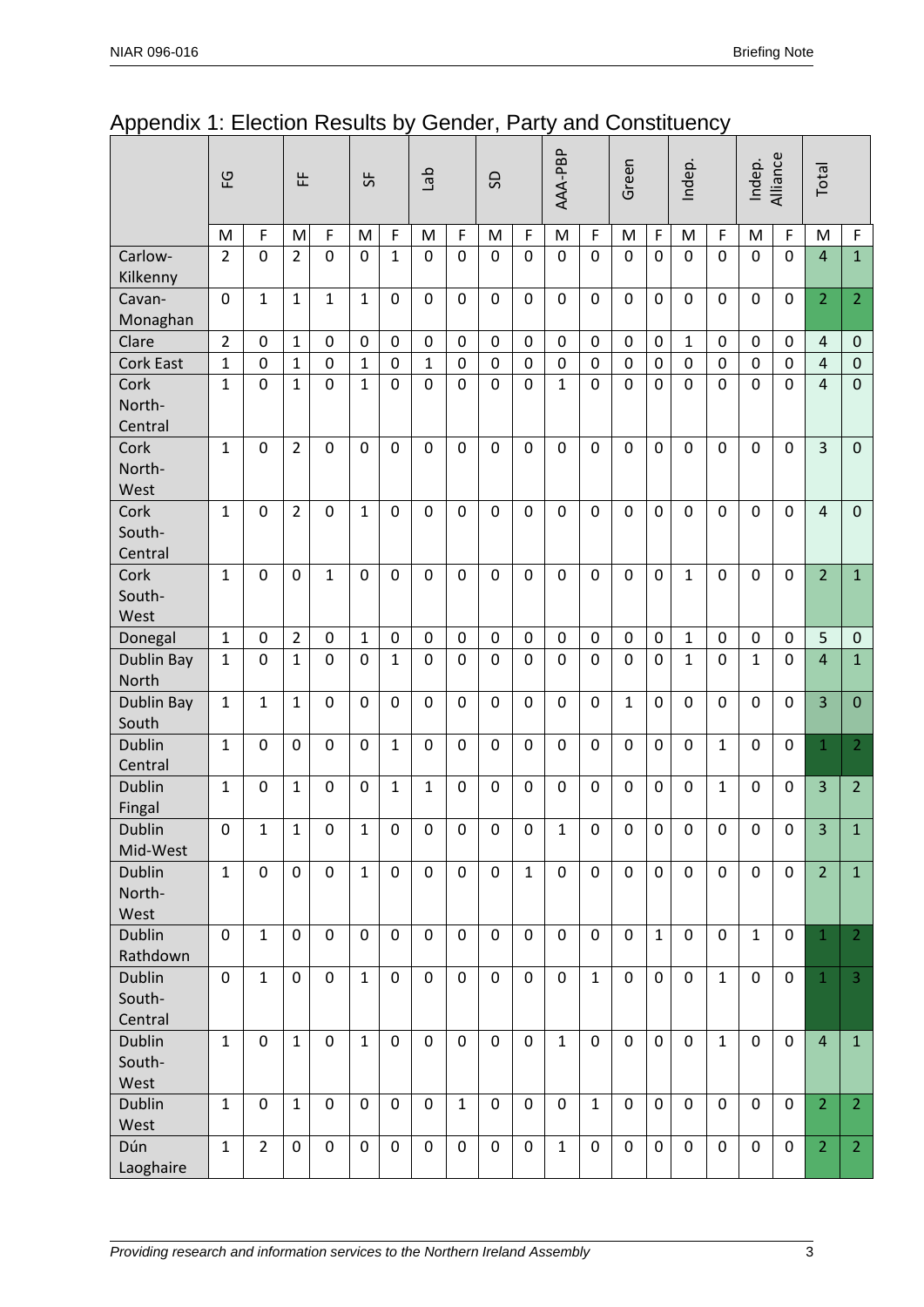|                                                                              | 잎<br>뚠         |                  |                  | 55               |                      | del            |                | SD             |                  | AAA-PBP        |                | Green            |                  | Indep.           |                | Alliance<br>Indep. |                         | Total            |                |                  |
|------------------------------------------------------------------------------|----------------|------------------|------------------|------------------|----------------------|----------------|----------------|----------------|------------------|----------------|----------------|------------------|------------------|------------------|----------------|--------------------|-------------------------|------------------|----------------|------------------|
|                                                                              | M              | F                | M                | $\mathsf F$      | M                    | F              | M              | F              | M                | F              | M              | F                | M                | $\mathsf F$      | M              | F                  | M                       | F                | M              | F                |
| Galway<br>East                                                               | $\mathbf{1}$   | $\mathbf 0$      | $\mathbf 0$      | $\mathbf{1}$     | 0                    | $\mathbf 0$    | 0              | $\mathbf 0$    | $\mathbf 0$      | $\mathbf 0$    | $\mathbf 0$    | $\overline{0}$   | $\mathbf 0$      | $\overline{0}$   | $\mathbf 0$    | $\mathbf 0$        | 1                       | $\mathbf 0$      | $\overline{2}$ | $\mathbf{1}$     |
| Galway<br>West                                                               | $\mathbf{1}$   | $\mathbf{1}$     | $\mathbf{1}$     | $\mathbf 0$      | 0                    | $\mathbf 0$    | $\mathbf 0$    | $\mathbf 0$    | $\mathbf 0$      | $\mathbf 0$    | $\mathbf 0$    | $\mathbf 0$      | $\mathbf 0$      | $\mathbf 0$      | $\mathbf{1}$   | $\mathbf{1}$       | $\mathbf 0$             | $\mathbf 0$      | $\overline{3}$ | $\overline{2}$   |
| Kerry                                                                        | $\mathbf{1}$   | $\mathbf 0$      | $\mathbf{1}$     | $\mathbf 0$      | $\mathbf{1}$         | $\mathbf 0$    | $\mathbf 0$    | $\pmb{0}$      | $\mathbf 0$      | $\mathbf 0$    | $\mathbf 0$    | $\mathbf 0$      | 0                | $\mathbf 0$      | $\overline{2}$ | $\mathbf 0$        | $\mathbf 0$             | $\mathbf 0$      | 5              | $\mathbf 0$      |
| Kildare<br>North                                                             | $\mathbf{1}$   | $\overline{0}$   | $\overline{2}$   | $\overline{0}$   | $\overline{0}$       | $\overline{0}$ | $\mathbf 0$    | $\mathbf 0$    | $\mathbf 0$      | $\mathbf{1}$   | $\overline{0}$ | $\overline{0}$   | $\overline{0}$   | $\overline{0}$   | $\overline{0}$ | $\overline{0}$     | $\mathbf 0$             | $\overline{0}$   | $\overline{3}$ | $\overline{1}$   |
| Kildare<br>South                                                             | $\mathbf{1}$   | $\mathbf 0$      | $\mathbf{1}$     | $\mathbf{1}$     | 0                    | $\mathbf 0$    | $\mathbf 0$    | $\mathbf 0$    | $\mathbf 0$      | $\mathbf 0$    | $\mathbf 0$    | $\mathbf 0$      | 0                | $\mathbf 0$      | $\mathbf 0$    | $\mathbf 0$        | $\mathbf 0$             | $\mathbf 0$      | $\overline{2}$ | $\mathbf{1}$     |
| Laois                                                                        | $\mathbf{1}$   | $\boldsymbol{0}$ | 1                | $\mathbf 0$      | 1                    | 0              | $\mathbf 0$    | $\pmb{0}$      | $\pmb{0}$        | 0              | $\mathbf 0$    | $\boldsymbol{0}$ | 0                | $\mathbf 0$      | 0              | $\mathbf 0$        | 0                       | 0                | 3              | $\boldsymbol{0}$ |
| Limerick<br>City                                                             | $\mathbf{1}$   | $\mathbf 0$      | 1                | 0                | $\mathbf{1}$         | $\mathbf{0}$   | $\mathbf 0$    | $\mathbf{1}$   | $\mathbf{0}$     | $\mathbf 0$    | $\Omega$       | 0                | $\Omega$         | 0                | $\mathbf{0}$   | $\Omega$           | $\Omega$                | $\Omega$         | 3              | $\mathbf{1}$     |
| Limerick<br>County                                                           | $\overline{2}$ | $\mathbf 0$      | $\mathbf{1}$     | $\mathbf 0$      | $\overline{0}$       | $\Omega$       | $\overline{0}$ | $\mathbf 0$    | $\mathbf 0$      | $\mathbf{0}$   | $\mathbf 0$    | $\mathbf 0$      | $\overline{0}$   | $\mathbf{0}$     | $\overline{0}$ | $\mathbf 0$        | $\overline{0}$          | $\Omega$         | 3              | $\mathbf 0$      |
| Longford-<br>Westmeath                                                       | $\mathbf{1}$   | $\mathbf 0$      | $\mathbf{1}$     | $\mathbf 0$      | 0                    | $\mathbf 0$    | 1              | $\mathbf 0$    | $\mathbf 0$      | $\mathbf 0$    | $\mathbf 0$    | $\mathbf 0$      | $\mathbf 0$      | $\mathbf 0$      | 0              | $\mathbf 0$        | $\mathbf{1}$            |                  | $\overline{4}$ | $\mathbf 0$      |
| Louth                                                                        | $\overline{2}$ | $\mathbf 0$      | 1                | $\mathbf 0$      | $\mathbf{1}$         | $\mathbf{1}$   | $\mathbf 0$    | $\mathbf 0$    | $\pmb{0}$        | $\mathbf 0$    | $\mathbf 0$    | $\mathbf 0$      | 0                | $\mathbf 0$      | 0              | $\mathbf 0$        | $\mathbf 0$             | $\mathbf 0$      | $\overline{4}$ | $\mathbf{1}$     |
| Mayo                                                                         | $\overline{2}$ | $\mathbf 0$      | 1                | $\mathbf{1}$     | 0                    | $\mathbf 0$    | $\mathbf 0$    | $\mathbf 0$    | $\mathbf 0$      | $\mathbf 0$    | $\mathbf 0$    | $\mathbf 0$      | 0                | 0                | $\mathbf 0$    | $\mathbf 0$        | $\mathbf 0$             | $\mathbf 0$      | 3              | $\mathbf{1}$     |
| <b>Meath East</b>                                                            | $\mathbf 0$    | $\overline{2}$   | $\mathbf{1}$     | $\mathbf 0$      | 0                    | $\mathbf 0$    | $\mathbf 0$    | $\pmb{0}$      | $\mathbf 0$      | $\mathbf 0$    | $\mathbf 0$    | $\mathbf 0$      | $\mathbf 0$      | $\mathbf 0$      | $\mathbf 0$    | $\mathbf 0$        | $\mathbf 0$             | $\mathbf 0$      | $\mathbf{1}$   | $\overline{2}$   |
| Meath<br>West                                                                | $\mathbf{1}$   | $\overline{0}$   | $\mathbf{1}$     | $\mathbf 0$      | $\mathbf{1}$         | $\overline{0}$ | $\overline{0}$ | $\mathbf 0$    | $\overline{0}$   | $\mathbf 0$    | $\overline{0}$ | $\mathbf 0$      | $\mathbf 0$      | $\overline{0}$   | $\overline{0}$ | $\overline{0}$     | $\mathbf 0$             | $\Omega$         | 3              | $\mathbf 0$      |
| Offaly                                                                       | $\mathbf 0$    | $\mathbf{1}$     | $\mathbf{1}$     | $\overline{0}$   | 0                    | $\mathbf{1}$   | $\mathbf 0$    | $\mathbf 0$    | $\mathbf 0$      | $\mathbf 0$    | $\overline{0}$ | $\mathbf 0$      | $\mathbf 0$      | $\mathbf 0$      | $\mathbf 0$    | $\mathbf 0$        | $\mathbf 0$             | $\mathbf 0$      | $\mathbf{1}$   | $\overline{2}$   |
| Roscomm.<br>- Galway                                                         | $\mathbf 0$    | $\mathbf 0$      | $\mathbf{1}$     | 0                | 0                    | $\mathbf 0$    | $\mathbf 0$    | 0              | $\mathbf 0$      | $\mathbf 0$    | $\mathbf 0$    | $\mathbf 0$      | 0                | 0                | 1              | $\mathbf 0$        | 1                       | $\Omega$         | 3              | $\mathbf 0$      |
| Sligo-<br>Leitrim                                                            | $\mathbf{1}$   | $\overline{0}$   | $\overline{2}$   | $\mathbf 0$      | $\mathbf{1}$         | $\mathbf 0$    | $\overline{0}$ | $\mathbf 0$    | $\mathbf 0$      | $\mathbf{0}$   | $\mathbf 0$    | $\mathbf 0$      | $\overline{0}$   | $\overline{0}$   | $\overline{0}$ | $\mathbf 0$        | $\mathbf 0$             | $\mathbf 0$      | $\overline{4}$ | $\overline{0}$   |
| Tipperary                                                                    | $\mathbf 0$    | $\pmb{0}$        | $\mathbf 1$      | $\mathbf 0$      | $\pmb{0}$            | $\mathbf 0$    | $\vert$ 1      | $\mathbf 0$    | $\pmb{0}$        | $\mathbf 0$    | $\pmb{0}$      | $\mathbf 0$      | $\boldsymbol{0}$ | $\mathbf 0$      | $\overline{3}$ | $\mathbf 0$        | $\boldsymbol{0}$        | $\mathbf 0$      | 5              | 0                |
| Waterford                                                                    | $\mathbf{1}$   | $\pmb{0}$        | $\boldsymbol{0}$ | $\mathbf{1}$     | $\mathbf{1}$         | $\mathbf 0$    | $\mathbf 0$    | $\pmb{0}$      | $\pmb{0}$        | $\mathbf 0$    | $\pmb{0}$      | $\boldsymbol{0}$ | 0                | $\mathbf 0$      | $\pmb{0}$      | $\mathbf 0$        | $\mathbf{1}$            | $\boldsymbol{0}$ | $\overline{3}$ | $\mathbf{1}$     |
| Wexford                                                                      | $\overline{2}$ | $\pmb{0}$        | $\mathbf 1$      | $\boldsymbol{0}$ | $\boldsymbol{0}$     | $\mathbf 0$    | $\mathbf 1$    | $\pmb{0}$      | $\boldsymbol{0}$ | $\pmb{0}$      | $\pmb{0}$      | $\mathbf 0$      | $\boldsymbol{0}$ | $\mathbf 0$      | $\mathbf{1}$   | $\pmb{0}$          | $\boldsymbol{0}$        | $\mathbf 0$      | 5              | $\boldsymbol{0}$ |
| Wicklow                                                                      | $\overline{2}$ | $\pmb{0}$        | $\mathbf 1$      | $\boldsymbol{0}$ | 1                    | $\mathbf 0$    | $\pmb{0}$      | $\pmb{0}$      | $\mathbf 1$      | 0              | $\pmb{0}$      | $\pmb{0}$        | $\pmb{0}$        | $\boldsymbol{0}$ | $\pmb{0}$      | $\mathbf 0$        | $\pmb{0}$               | $\boldsymbol{0}$ | 5              | $\mathbf 0$      |
| Total                                                                        | 39             | 11               | 38               | 6                | 17                   | 6              | 5              | $\overline{2}$ | $\mathbf{1}$     | $\overline{2}$ | $\overline{4}$ | $\overline{2}$   | $\mathbf{1}$     | $\mathbf 1$      | 12             | 5                  | 6                       | $\boldsymbol{0}$ | 124            | 34               |
| % Women                                                                      |                | 22%              | 14%              |                  | 26%                  |                |                | 29%            | 67%              |                | 33%            |                  | 50%              |                  | 29%            |                    | $0\%$                   |                  |                | 22%              |
|                                                                              |                |                  |                  |                  |                      |                |                |                |                  |                |                |                  |                  |                  |                |                    |                         |                  |                |                  |
| No women                                                                     |                | Majority men     |                  |                  | <b>Gender parity</b> |                |                |                |                  |                | Majority women |                  |                  |                  |                |                    |                         |                  |                |                  |
|                                                                              |                |                  |                  |                  |                      |                |                |                |                  |                |                |                  |                  |                  |                |                    |                         |                  |                |                  |
|                                                                              |                |                  |                  |                  |                      |                |                |                |                  |                |                |                  |                  |                  |                |                    |                         |                  |                |                  |
| Providing research and information services to the Northern Ireland Assembly |                |                  |                  |                  |                      |                |                |                |                  |                |                |                  |                  |                  |                |                    | $\overline{\mathbf{4}}$ |                  |                |                  |